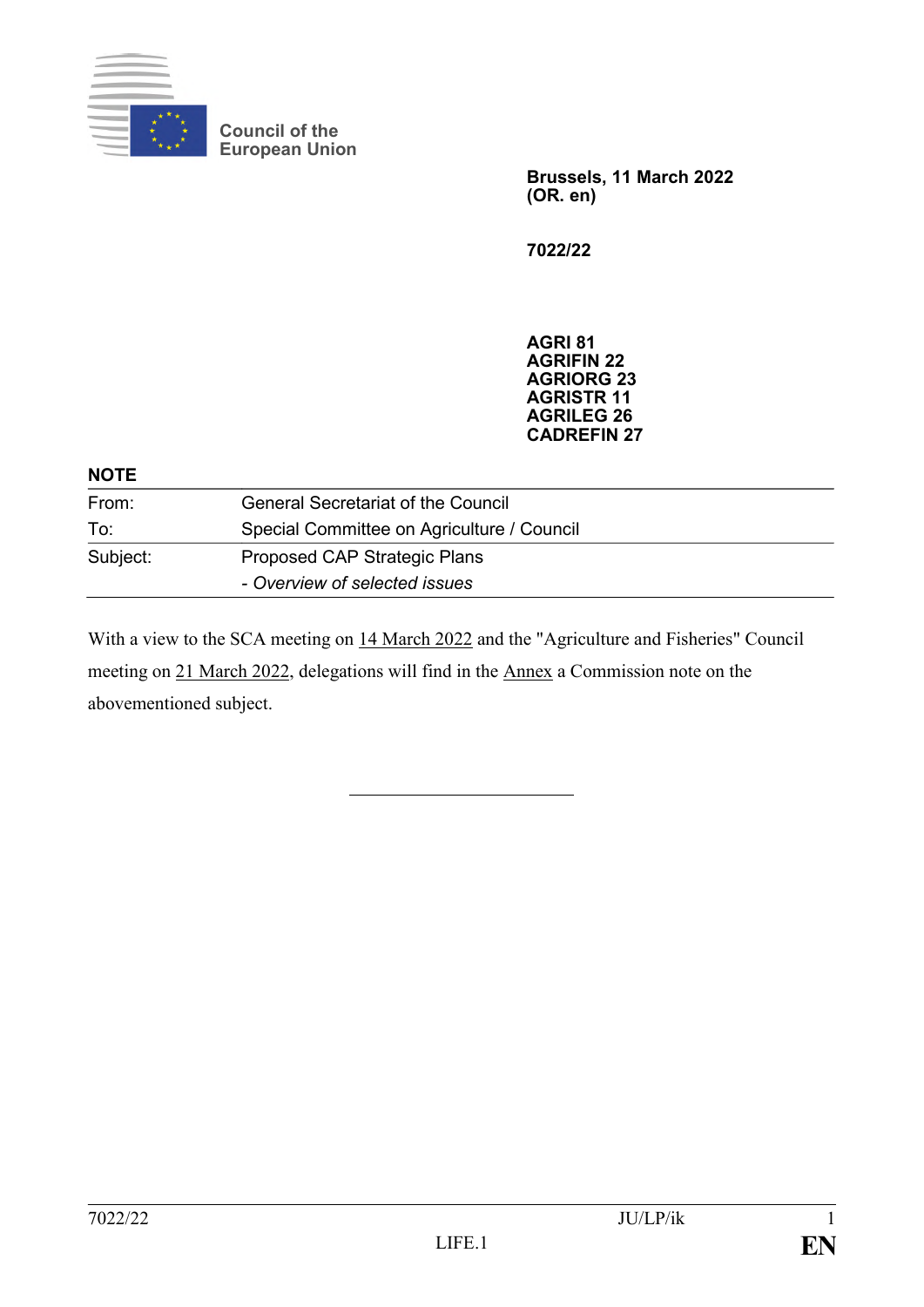# **Proposed CAP Strategic Plans (CSPs)**

# **Overview of selected issues**

*The overview relies solely on information provided by Member States in their submitted Plans. It outlines summary information on selected proposed elements of the Plans submitted to date (all except Belgium). The information presented is in the process of being assessed, completed and verified, and should not be considered approved by the Commission. It is not always exhaustive due to missing information in some CSP proposals. Financial data in this document stems from the overview table as encoded by Member States. Inconsistencies exist in some cases between the overview table and data provided in the "interventions" part. Some data are missing.*

# **(I) An economically sustainable and fairer CAP**

#### *Active farmer and other conditions for receiving income support*

- Setting an **active farmer definition,** the main criterion used by the Member States is the inclusion in official registers (social security, farm register, VAT);
- **8** Member States opted for a negative list and **14** Member States set an exclusion threshold for active farmers who did not receive direct payments exceeding a certain amount for the previous year, mostly at EUR 5 000;
- Some Member States propose to base the active farmer provision on minimum area or on certain livestock-related requirements;
- Decisions about **minimum requirements for receiving direct payments** vary although most MS have set both an area and a financial threshold;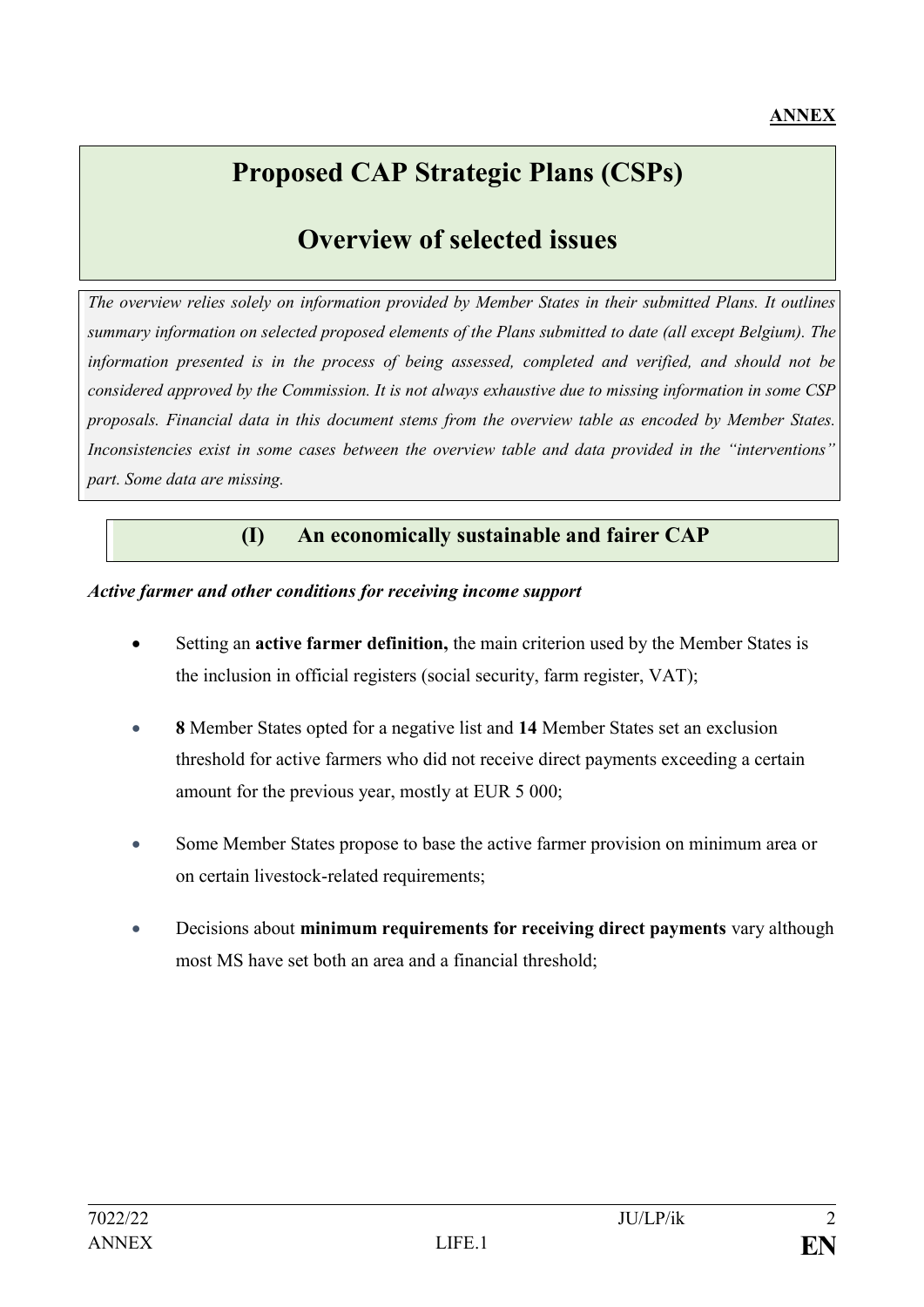• Area-based thresholds are set between  $\theta$  3 and 4 hectares while financial thresholds range between EUR 100 and 500.

# *Focus on redistribution and Complementary Redistributive Income Support for Sustainability (CRISS)*

- More than **10% of total direct payments** is planned globally in submitted plans for **the CRISS** and the intervention will be implemented in **at least 21 Member States;**
- **11** Member States set the indicator target on **redistribution to smaller famers** above 100 with an increasing trend;
- **19** Member States foresee the required 10% or more of the direct payment envelope for CRISS, out of which **7** Member States plan more than 10% (the highest share is 23%);
- 7 Member States request a derogation from the 10% ring-fencing requirement out of which **3** Member States do not intend to apply CRISS at all;
- **14** MS plan to implement CRISS based on a single range/unit amount while **7** MS foresee two or more ranges of hectares with two different unit amounts and **2** MS foresee differentiated unit amounts by groups of territories;
- The number of hectares to which will be supported with CRISS ranges from 8.2 ha to 150 ha.

# *Capping and degressivity*

- 10 Member States provide for capping and/or degressivity:
	- **2** Member States apply both capping and degressivity;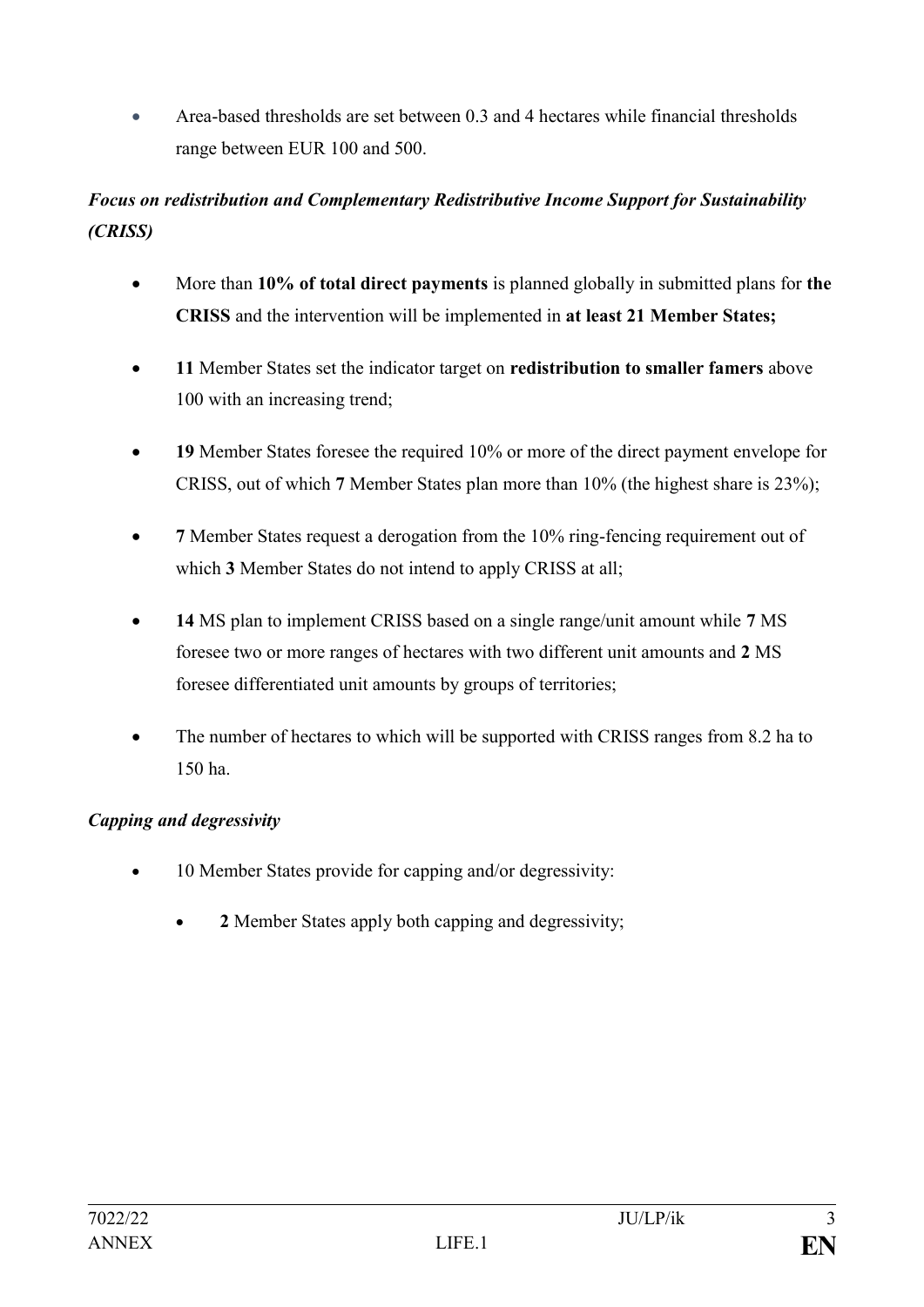- **5** Member States foresee only capping;
- **3** Member States provide for degressivity only;
- **6** Member States will use the possibility to **subtract the labour costs** before applying capping and/or degressivity.

# *Internal convergence*

- **9** Member States currently applying payment entitlements have decided to abolish them, all but one already in 2023;
- For Member States continuing to apply payment entitlements:
	- **1** Member State will reach full convergence at national level by the end of the period while 1 Member State will reach full convergence at the level of groups of territories;
	- **5** Member States will reach the minimum required level of internal convergence of 85% by 2026 at national level (4 Member States) or by group of territories (1 Member State).

# *Basic Income Support for Sustainability (BISS)*

- **6** Member States decided to territorialize the BISS (3 with payment entitlements and 3 without).
- At EU level, the total BISS allocation amounts to slightly more than 50% of the direct payments envelope, with allocations ranging from 31% to 75%.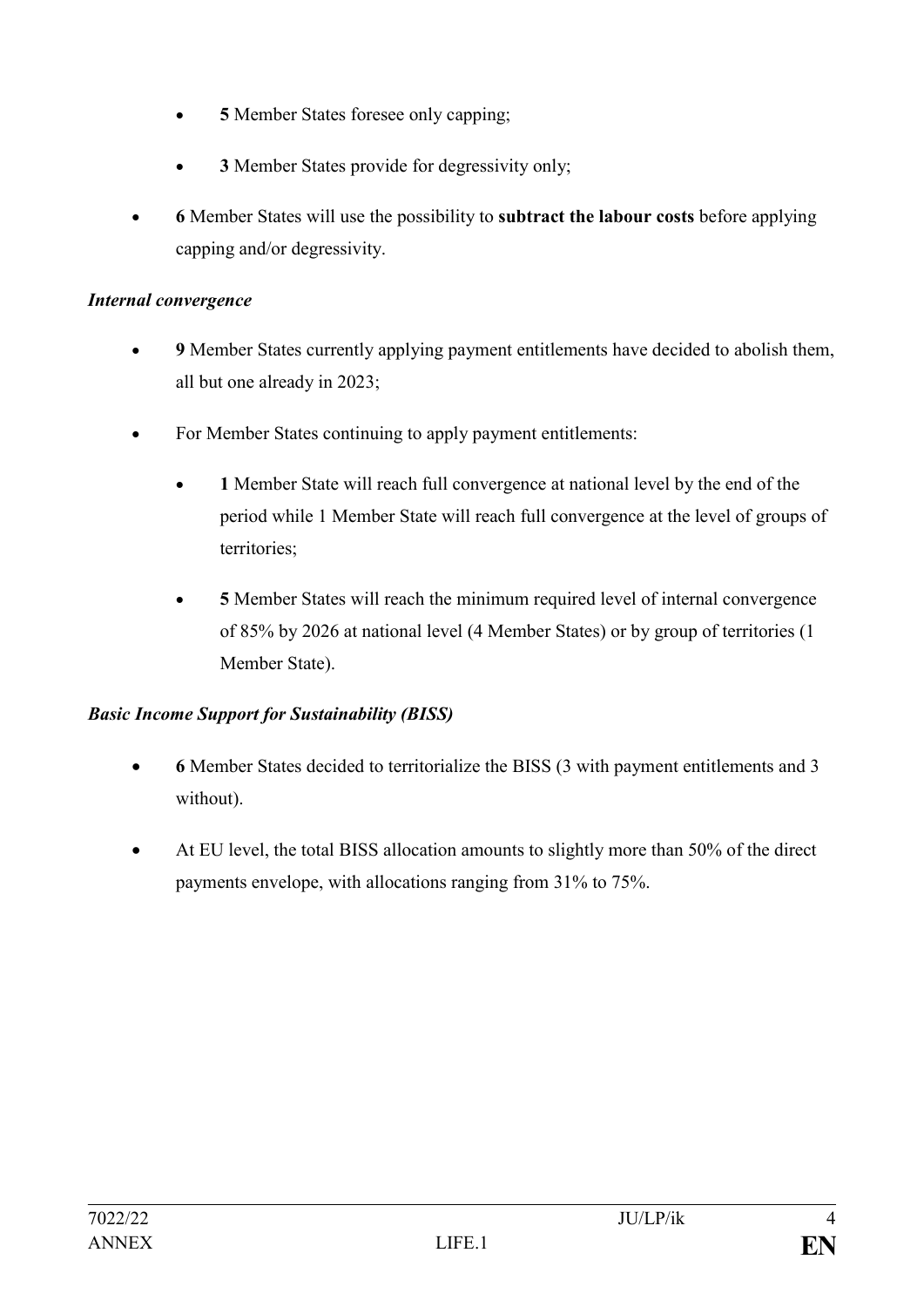# *Payment for small farmers*

- **5** Member States plan to implement the simplified payment for small farms with 4 applying a lump sum and 1 a payment per hectare;
- The indicative allocations range from 0.4% to 9% of the direct payments envelope.

#### *Coupled Income Support (CIS)*

- **All** Member States with submitted Plans, except one, plan to implement CIS;
- **19** Member States plan implementation above 10% of the direct payments and mostly close to their ceiling, **2** Member States plan about 10% and **4** Member States below 5% of their direct payments envelopes;
- Support is targeted on livestock (beef  $&$  veal, sheepmeat and goatmeat, milk and milk products) with a budget share of approximately 70% of the overall budget CIS allocations in the Member States;
- Limitations on stock density in the livestock sector are proposed at least in **2** Member States.
- **18** Member States plan CIS for legumes/protein crops.

#### *Risk management*

• **14** Member States plan to use risk management tools and propose a total of 25 interventions, out of which 15 insurance premia schemes, 7 mutual funds support schemes, 2 other risk management schemes and 1 scheme covering insurance premia as well as support for mutual funds;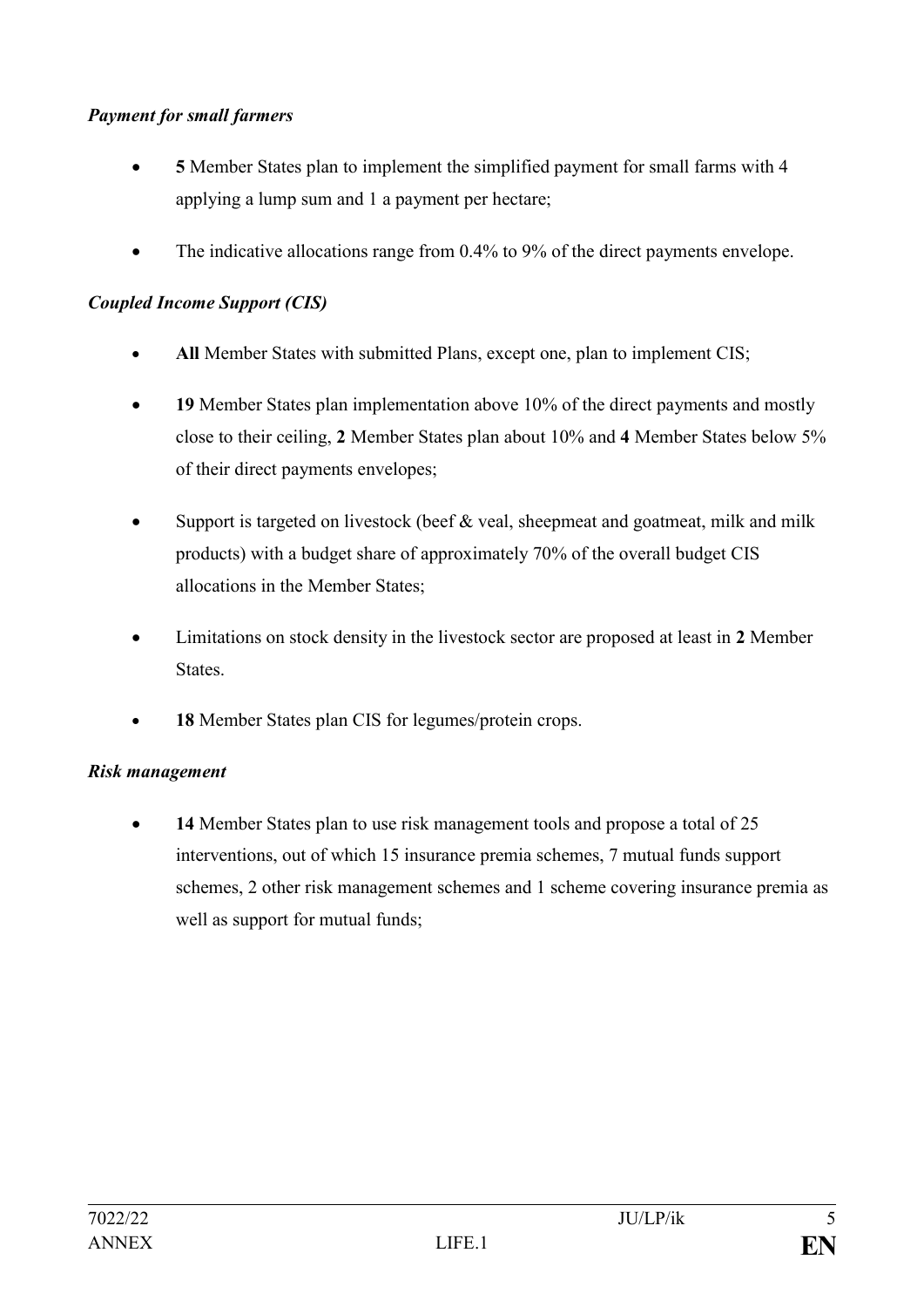- **7** Member States propose support for insurance premia only, 7 Member States propose a combination of support to insurance premia as well as mutual funds or other risk management tools;
- **1** Member State has assigned funds from the direct payments envelope to risk management.

# *Sectoral interventions in other sectors and positioning of the farmers*

- **22** Member States plan sectoral interventions only in the fruit and vegetables sector (F&V), the apiculture sector and the wine sector;
- **4** Member States do not plan sectoral interventions in the F&V sector as they do not have any recognized producer organisations in these sectors;
- Several Member States also propose to implement sectoral interventions for 'other' sectors (potatoes, ornamental plants and laying hens, pigmeat, sheep and goatmeat).
- **6** Member States propose **cooperation interventions** for which the main scope is the support of **short supply chains;**

# *Support to areas with natural constraints and disadvantages*

• **22** Member States plan payments for natural or other area-specific constraints, representing around 17% of the total EAFRD envelopes of Member States;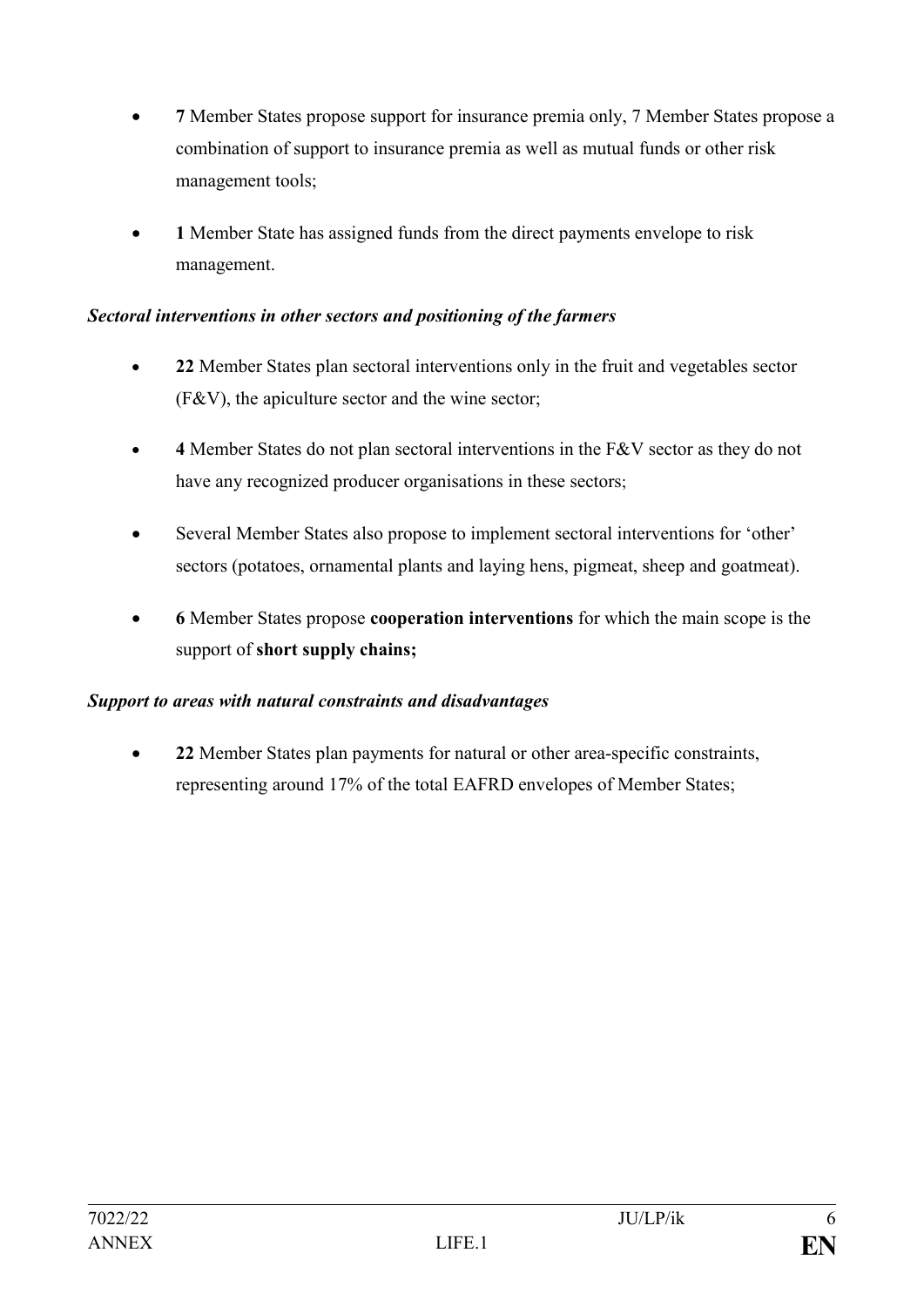• **17** Member States plan payments for Natura 2000 and/or Water Framework Directive requirements, representing around 0.8% of the total EAFRD envelopes of Member **States**.

# **(II) An environmentally sustainable and greener CAP**

## *Conditionality*

*GAEC standard 2 (peatlands/wetlands)*

• **8** Member States plan to apply the standard in 2023, while **14 request a derogation** (4 Member States until 2024 and the remaining 12 until 2025).

## *GAEC standard 4 (establishment of buffer strips along water courses)*

• **21** Member States foresee a 3 meter width and above, while **2** Member States plan a 10 meter width.

## *GAEC standard 7 (crop rotation)*

- **11** Member States do not foresee derogations from the crop rotation requirement;
- **8** Member States propose to apply the crop diversification derogation in their whole territory;
- **6** Member States propose a combination of both or alternatives.

# *GAEC standard 8 (non – productive areas and features)*

- **24** Member States are offering farmers the **"basic" option** (4% of arable land), **13** are offering the **"eco-scheme top-up"** option and **15** are offering the option including **catch crops or nitrogen-fixing crops**;
- 10 Member States foresee all three options.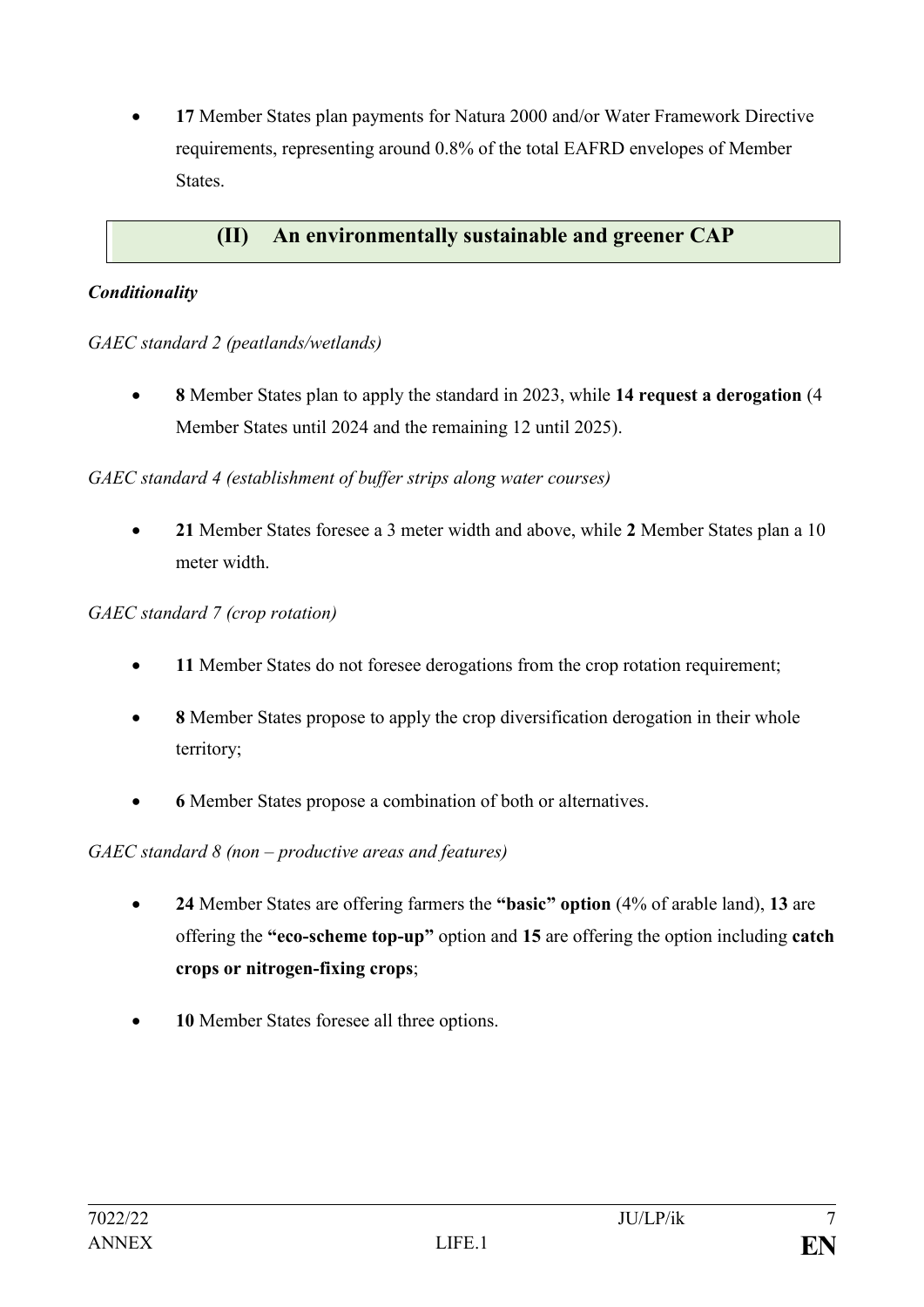#### *Eco-schemes*

- **7** Member States plan an eco-scheme budget allocation above the minimum requirement of 25%**<sup>1</sup>** ;
- **8** Member States propose to use the rebate mechanism;
- Taken together, the submitted CSPs foresee **170 different eco-schemes**. Almost 50% are based on payments additional to BISS (so-called incentive payments). Some CSPs foresee eco-schemes based only on compensatory payments.
- A few Member States opt for one single eco-scheme covering a range of practices while the majority of Member States proposes several eco-schemes. **6** Member States envisage eco-schemes covering the whole farm (all types of agricultural area);
- The practices proposed include inter alia soil conservation, preserving landscape features and non - productive areas, carbon farming, integrated pest management (IPM) and pesticides management, permanent pastures – extensification and maintenance, biodiversity, animal welfare, and nutrient management.

# *Green interventions in EAFRD*

- The minimum ring-fencing requirement<sup>2</sup> for environment and climate is planned in all submitted plans but one, with 10 MS planning around 50% of the EAFRD allocation for green interventions and one MS planning a share of 81%;
- A total of **260** agri-environment and climate management commitments are planned, including support for organic farming and genetic resources, with a high variety of supported practices.

 $\mathbf{1}$  $\frac{1}{2}$  At least 25% of Annex IX CAP SPR

**<sup>2</sup>** At least 35% of Annex XI CAP SPR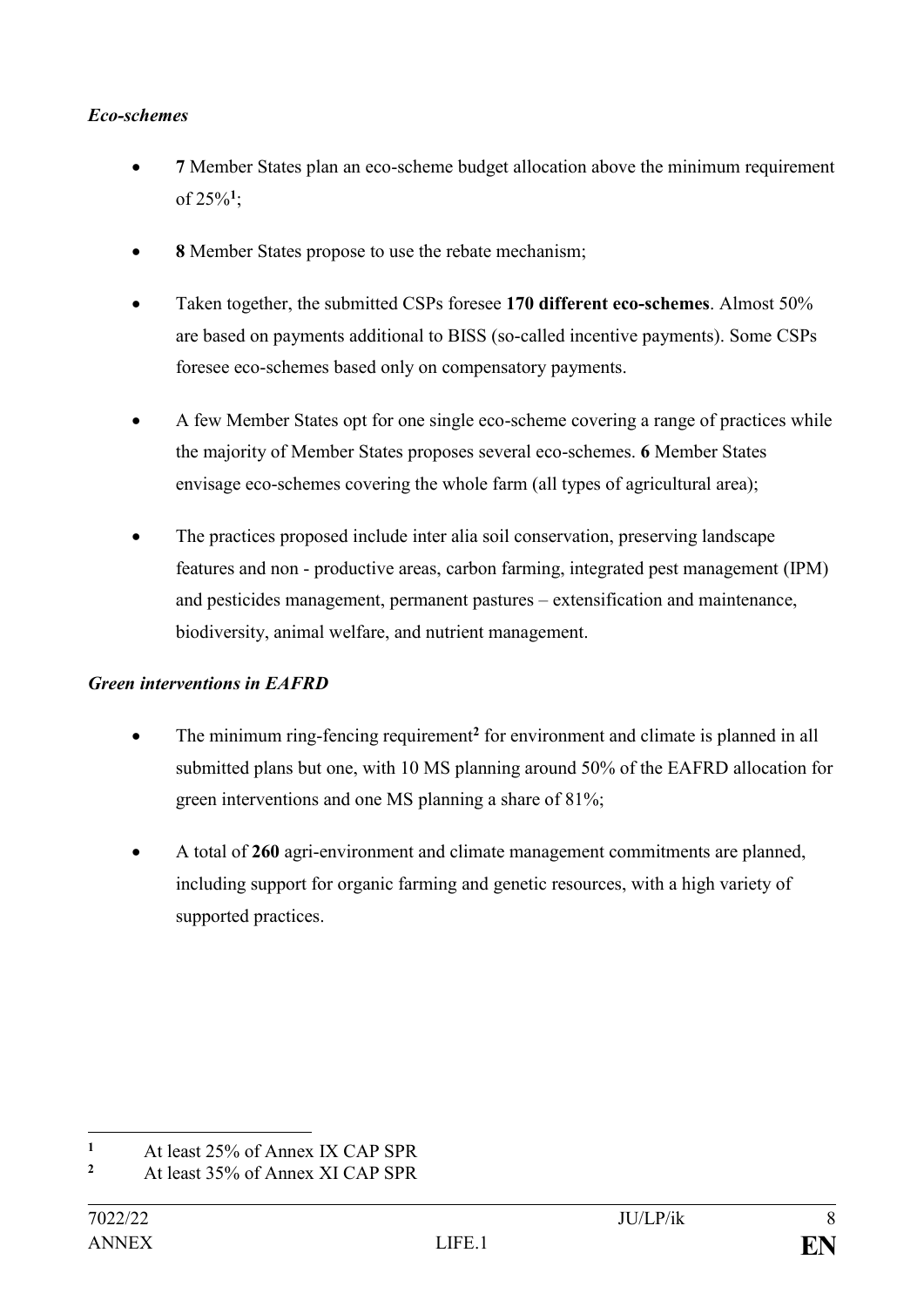## *Focus on biodiversity*

- Of those Member States which have set a target for **preserving habitats and species**  (R31), **11** have set a target to cover **0% – 20%** of utilized agricultural area (UAA), **7** have set a target of **21%-40%**, and **6** have set a target of **41%** or more;
- Of those Member States which have set a target for **preserving landscape features**  (R34), **16** have set a target to aim at **0%-10%** of UAA, **2** have set a target of **11%- 40%**, and **2** have set a target of **41% or more**;
- The Member States so far have proposed one or more eco-schemes addressing the following main issues **related to biodiversity**: "biodiversity" (6 Member States), landscape features / non-productive areas (19), pesticide/pest management (9), nutrient management (12), extensive farming on permanent grassland (10), organic farming (11);
- **11** have proposed **Natura 2000 payments on agricultural land**. Member States have proposed a large number of **management commitments** and other interventions relevant to biodiversity (analysis ongoing);
- Agri-environment management commitments planned for biodiversity include those that address pesticides/support Integrated Pest Management, preservation and restoration of grasslands and high nature value farming ecosystems, targeted species and habitat restoration actions. There is a high degree of variability on links with the prioritized action Framework for Habitats and Birds.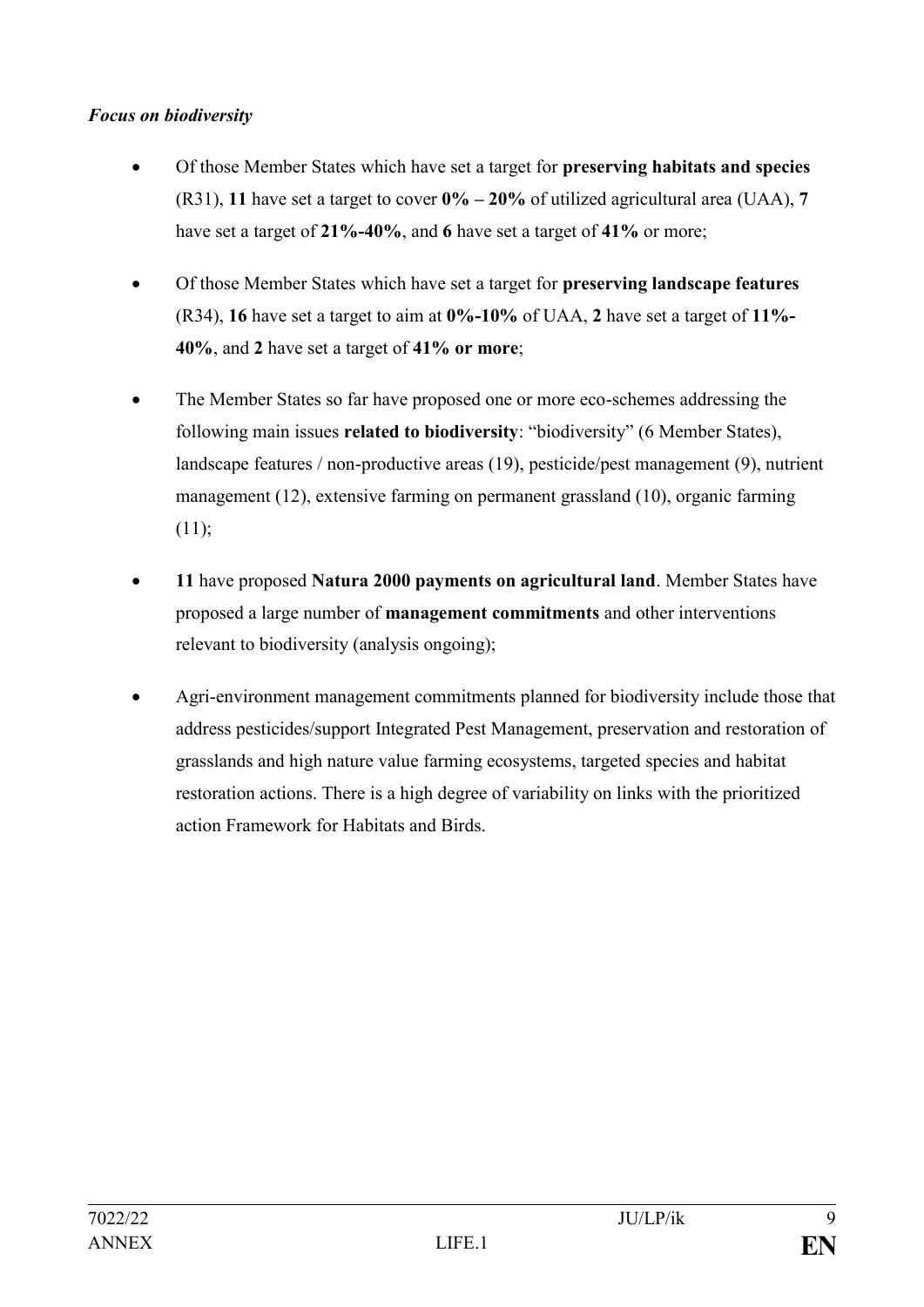## *Focus on climate*

- Of those Member States that have set the target for carbon storage in soil  $\&$  biomass (R) 14), the target values range from 8% to 80%, with only a handful of Member States targeting to cover 10% of the utilized agricultural area (UAA);
- **8** Member States set targets, ranging from 1% to 60% of UAA in relation to livestock units under commitments for ammonia or GHG reductions (R13)
- Almost all submitted Plans (24) set targets ranging from 0.8% to 86% of UAA in relation to soil protection (R19);
- **18** Member States set targets in relation to adaptation, to cover from 0.02% to 66% of UAA in relation to climate adaptation (R12);
- **7** Member States set their targeted result in regards to water use and water balance and these ranged from  $0.7\%$  to  $10\%$  of UAA (R23);
- **11** Member States planned to achieve production of renewable energy in the range of 1 to 780 MW, depending but not necessarily on the size of Member States;
- The Member States surveyed so far have proposed one or more eco-schemes addressing the following main issues related to climate: "carbon farming approaches" (9), nutrient management (12), extensive farming on permanent grassland (11), maintenance of permanent grassland (12), soil conservation practices (almost all) and organic farming  $(12);$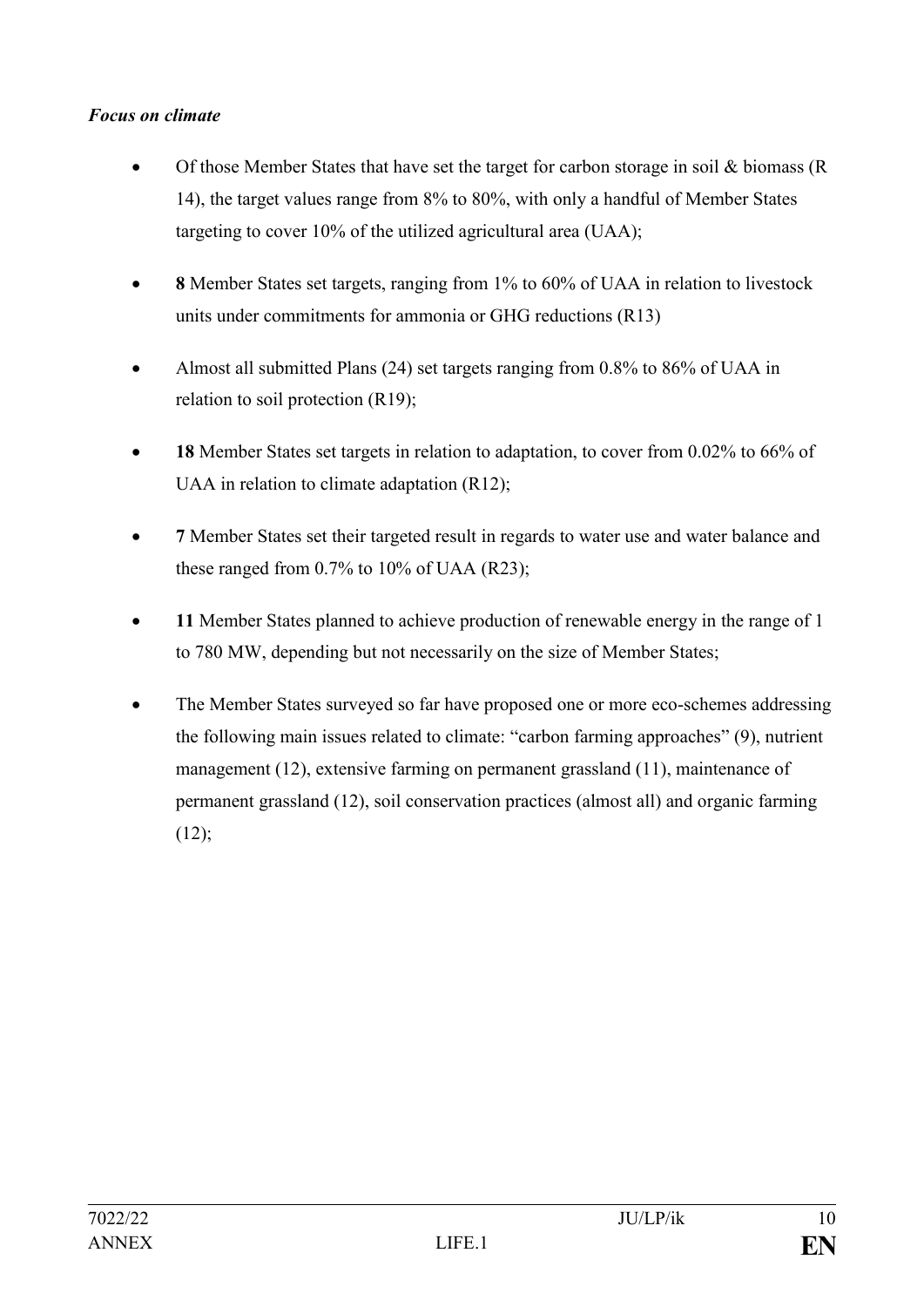• Member States proposed a large number of management commitments and other interventions relevant to climate (analysis ongoing).

# *Support to organic farming*

- Almost all Member States express a growth ambition to a higher or lesser extent for organic farming, both in terms of increasing area farmed organically and in terms of area supported by the CAP;
- **24** MS set their expected target to increase organic area with CAP support. 15 Plans aim at supporting more than 10 % of organic area, with 4 out of those, targeting above 20 %;
- Support is planned to be granted either under eco-schemes (11 Member States) or agrienvironmental commitments, with a few Member States planning support under both instruments, mainly differentiated for conversion to and maintenance of organic farming.

# *Support to multifunctional and sustainable forest management*

- Most Member States (except 5) foresee support for forestry, including an increase of the forest or wooded areas (agroforestry), support for the sustainable management of existing forest areas and the relevant investments;
- Around half of Member States set their target for support of afforested land, including agroforestry (R17) ranging from some 250 ha to 3.5 million ha;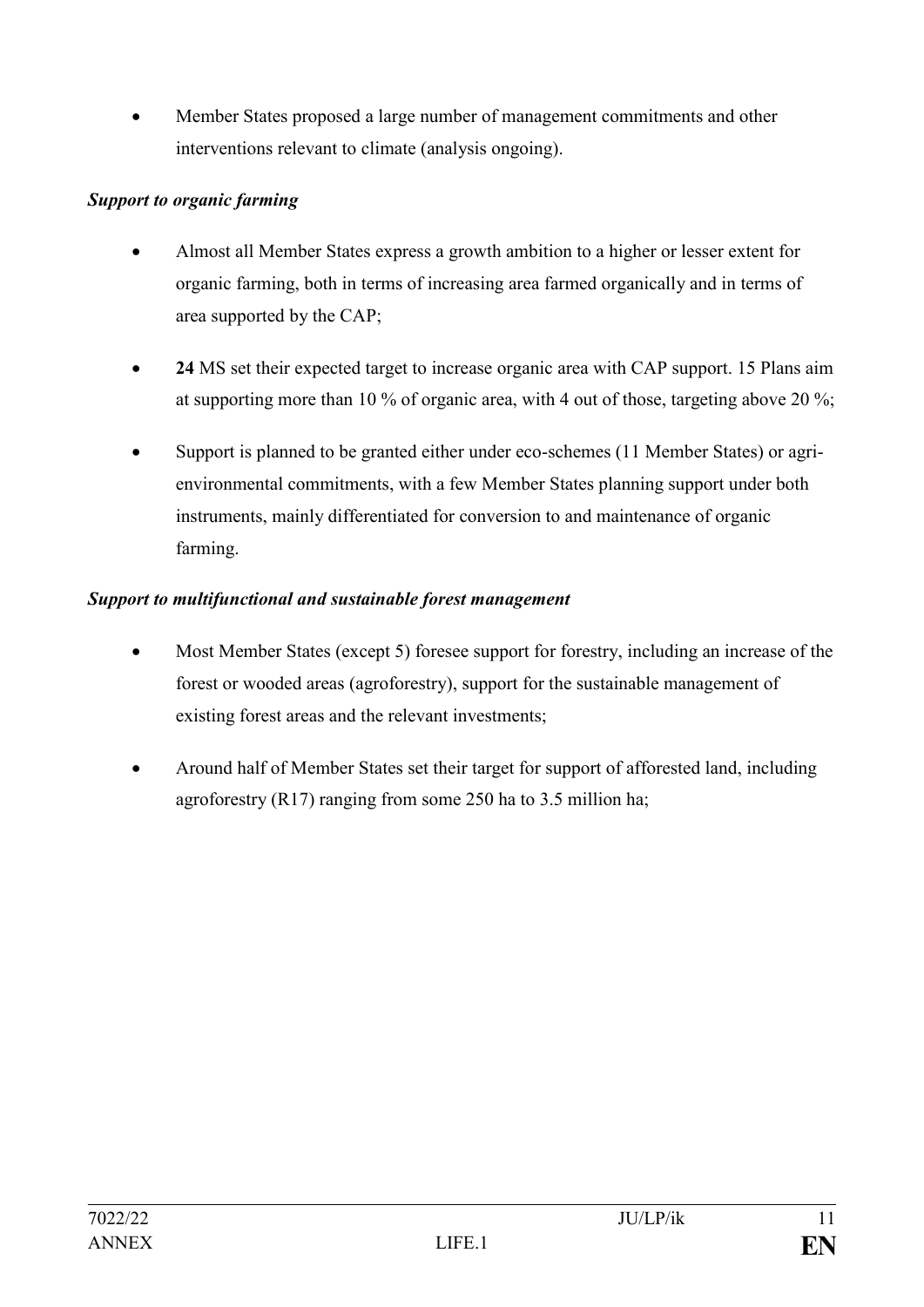• A few countries defined their targets for sustainable forest management (R30), with values ranging from 0.2% to 3%.

# **(III) A socially sustainable CAP for vibrant rural areas**

#### *Generational renewal and support to young farmers*

- **20** Member States plan to ring-fence appropriations under both Pillars to reach the minimum amount to be reserved for young farmers, whereas **3** Member States ringfenced exclusively interventions under Pillar I, and **2** Member States exclusively under Pillar II;
- Complementary income support for young farmers (CISYF) is planned by **24** Member States, Installation aid is planned by **24** Member States;
- Investment aid at higher rate for young farmers is planned by **19** Member States;
- Cooperation for generational renewal is planned **by 6** Member States.

#### *LEADER*

- **15** Member States plan shares above the minimum requirement of 5% of the EARFD envelope, with some Member States going above 10%;
- **2** Member States allocate exactly the required 5% while **5** Member States allocate a little more than the required 5%;
- **4** Member States do not reach the minimum threshold of 5% of the adjusted EAFRD envelope.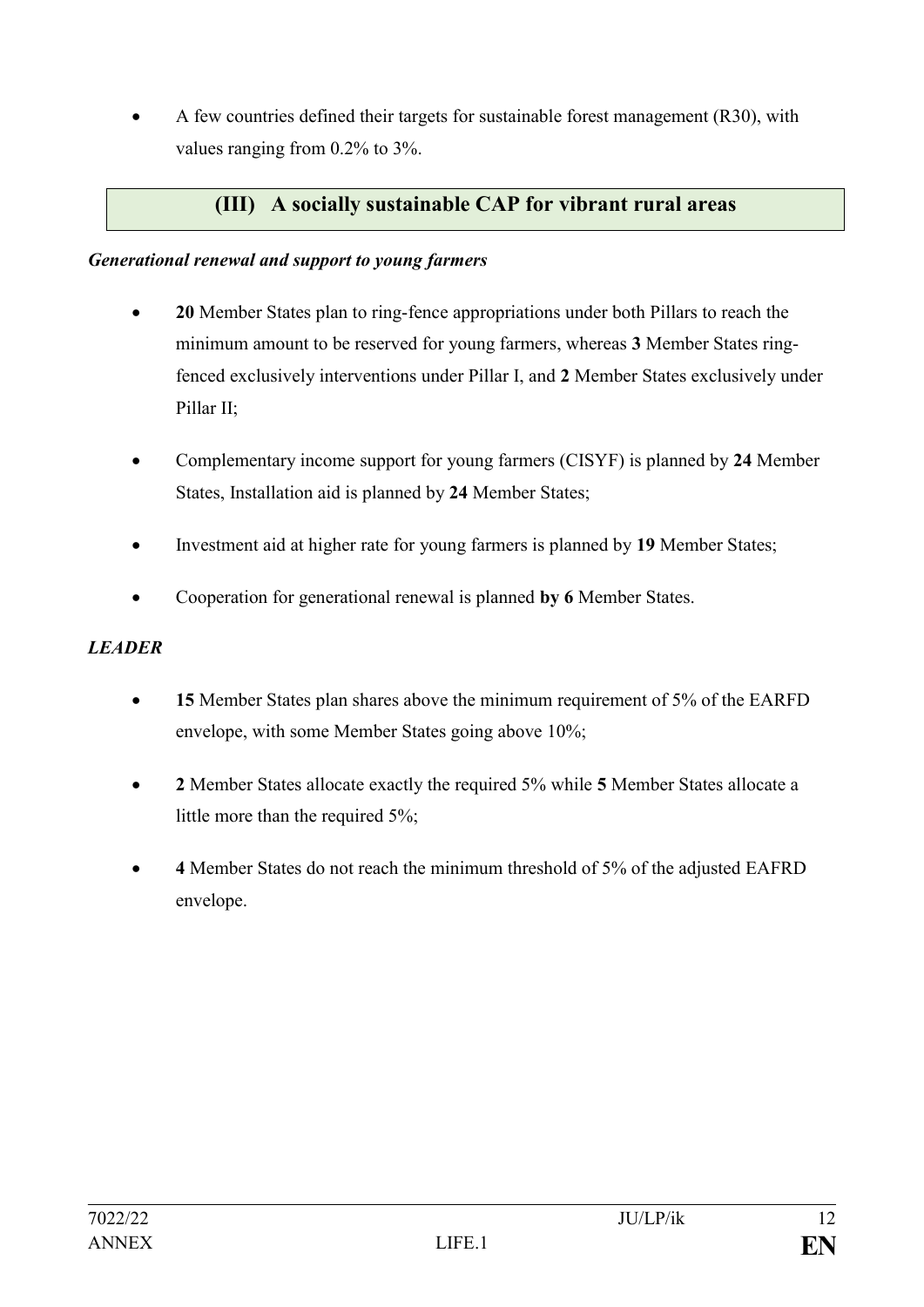## *Social conditionality*

- **2** MS will activate **social conditionality** already in **2023** and **2** Member States will activate it in **2024**;
- **All other** Member States will apply social conditionality as of 2025.

#### *Animal Welfare and Anti-microbial resistance (AMR)*

- The majority of Member States do not plan specific interventions targeting antimicrobial reduction. Reductions are expected to be achieved through actions on animal welfare or organic farming, or by efforts outside of the CAP;
- **8** Member States have included the relevant AMR result indicator in their CSP while **5** Member States did not establish any result indicator target for Animal welfare;
- **11** Member States planned interventions for animal welfare under eco-schemes;
- 18 Member States embedded improvements for animal welfare under farm investments;
- **21** Member States plan animal welfare interventions under agri-environmental commitments.

#### *Gender equality*

• **5** Member States propose measures supporting rural women of which two address in particular the objective to improve participation of women in farming.

#### *Rural areas, support for basic services and non - agricultural activities*

• **11** Member States planned interventions for rural areas outside of LEADER.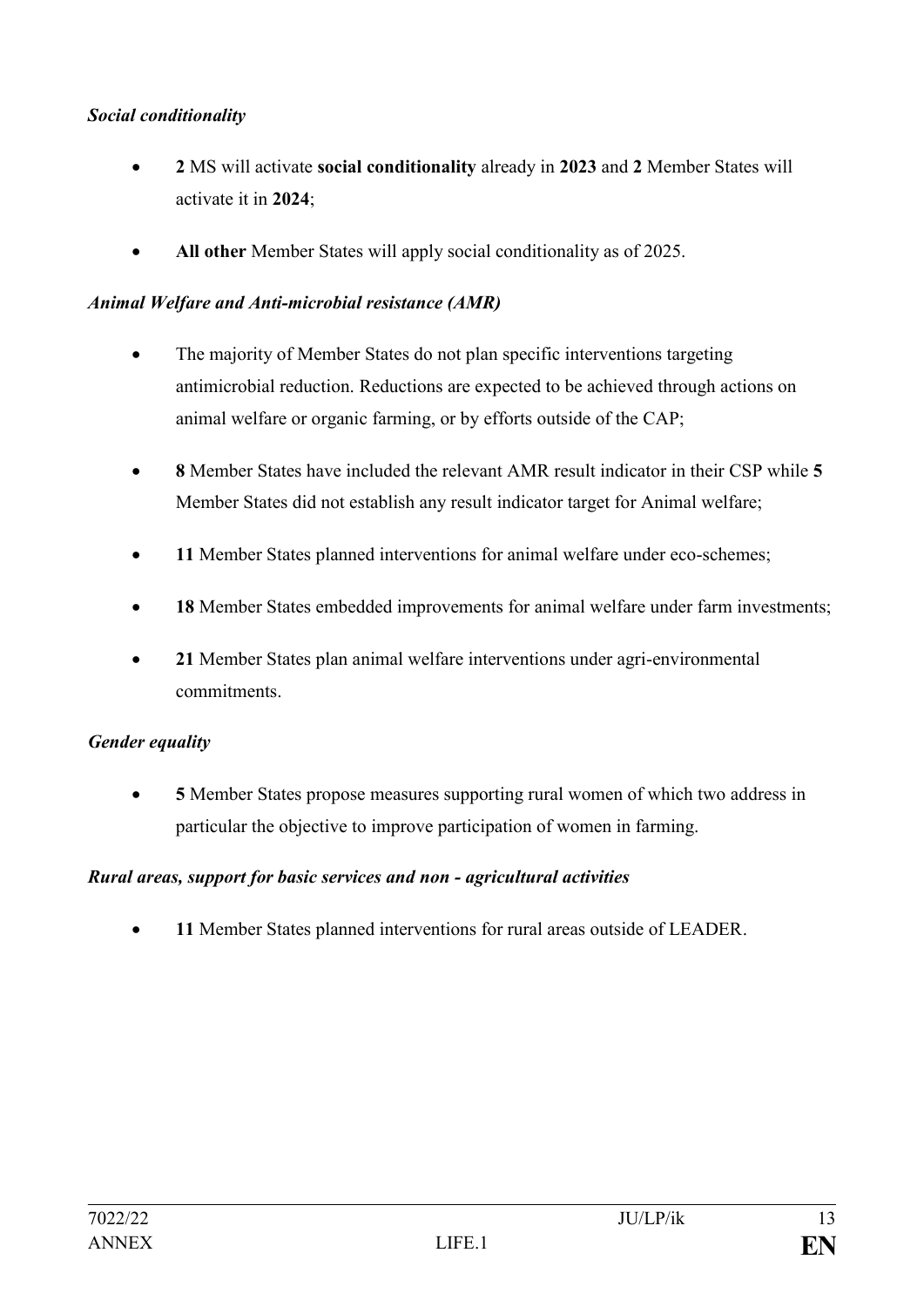- **14** MS plan to support the creation of jobs with **6** Member States aiming to create more than 1000 new jobs. For **10** information is still missing. **17** Member States plan to support the creation of 250 to more than 2000 **new businesses**;
- **17** Member States planned interventions for **infrastructure and basic services** while **10** Member States planned interventions under rural development for **non-agricultural activities;**
- Member States in general **finance broadband** with funds outside the CAP with around **10** Plans envisaging still some support for actions related to connectivity.

# *Knowledge exchange and innovation*

- **24** Member States plan interventions under knowledge exchange and dissemination of information;
- Around 2% of the EAFRD budget globally is devoted in the proposed plans to knowledge exchange and dissemination of information;
- **22** Member States plan altogether the creation of more than 6 100 Operational groups for the next period.

# **(IV) National values for Green Deal targets**

- *24 Member States provided a description on the contribution of their proposed CAP Strategic Plan to some or all of the Green Deal targets. 2 Member States did not provide such information;*
- *24 Member States provided one or more quantitative national values for the Green Deal impact target indicator in the relevant part or annex of the Plan;*
- *19 Member States provided a national value or target for organic area;*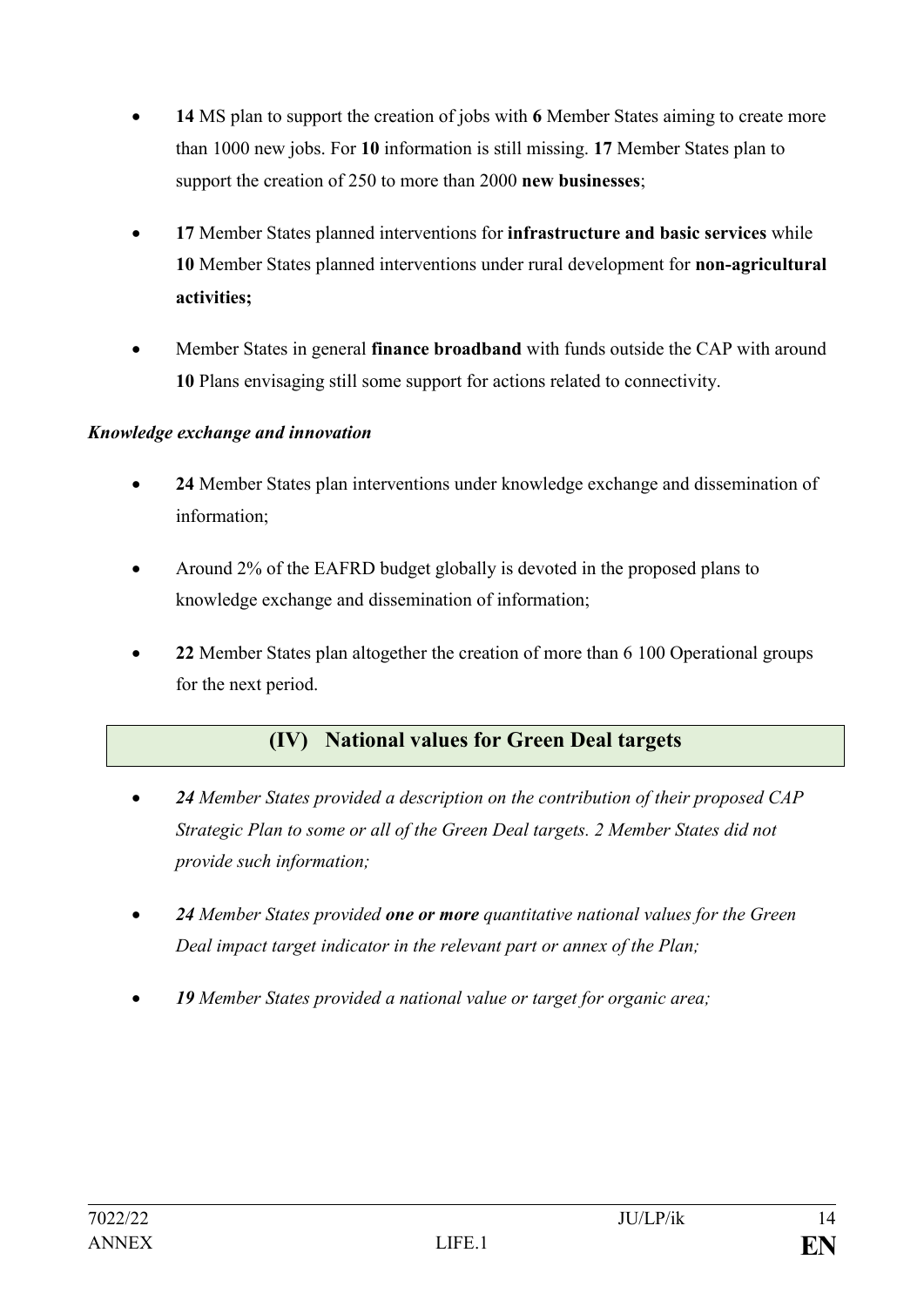- *4 Member States provided a national value for use of antibiotics;*
- *3 Member States provided a national value for high diversity landscape features;*
- *5 Member States provided a relevant national value for reduction of use and risk of pesticides;*
- *6 Member States provided a national value for reduction of nutrient loss or reduction of fertilizers;*
- *6 Member States provide a national value for fast broadband in rural areas.*

# **(V) Financial choices**

- **10** Member States proposed to make use of the flexibility mechanism to **transfer funds from pillar I to pillar**  $\mathbf{H}^3$  with the transfers ranging from 1 to 20 %;
- **7** Member States proposed to **transfer funds from pillar II to pillar I** with the transfers ranging from 1 to close to 30 %**;**
- After proposed adjustments, **around 4.7%** of the initial EAFRD envelope is subject **to a transfer to EAGF**, whereas around **4.4%** of the initial EAGF envelope is subject to a transfer to EAFRD;
- Contribution rates chosen by Member States vary widely and range from the minimum rate of 20% of EU financing (i.e. 80 % of national financing) to the maximum rate allowed;

<sup>1</sup> **3** Including transfers from calendar year 2022 to financial year 2023 and possible transfers of the estimated product of reduction resulting from capping.